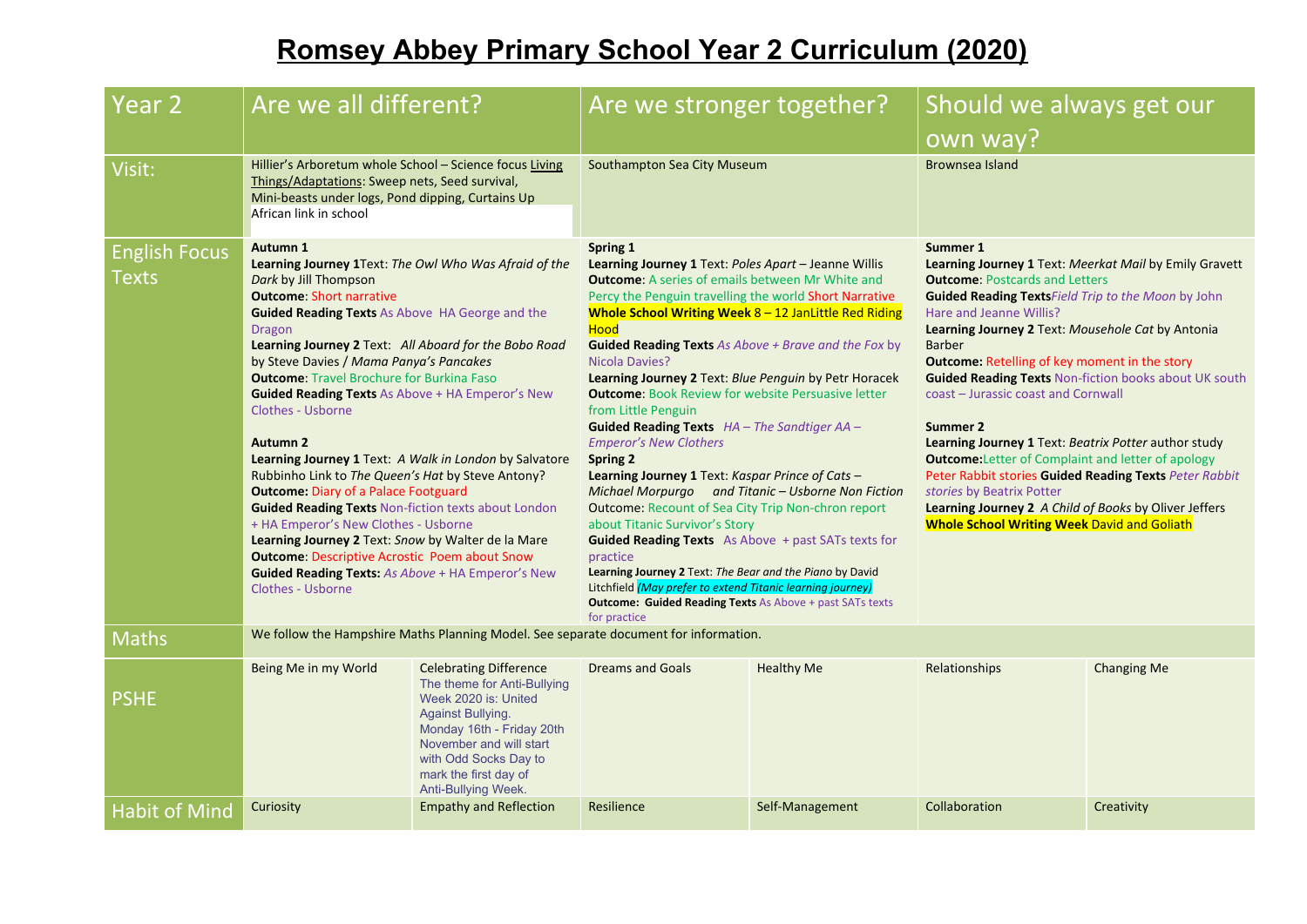| <b>RE UC units</b>                                                                                                                                                              | Concept<br>Creation<br>Context: Who made the<br>World?                                                                                                                                                                                                                                                                                                                                                                                                                                                                                                                                                                                                                                                                                                                                                                                                                                                                                                                                                                                                                                                                                                                                                                                                                                                                                                                                              | Concept<br>Incarnation<br>Context:<br>Why does Christmas<br>matter to Christians?<br>(digging deeper)                            | Concept<br>Remembering<br>Concept<br>Passover<br>Pack                                                                                                                                                                                                                                                                                                                                                                                                                                                                                                                             | <b>Concept: Salvation</b><br>Context: Why does Easter<br>matter to Christians?<br>(Digging deeper)                                                                                                                                | Concept:<br>Special<br>Context<br>Special Places - church,<br>synagogue KQ?<br>Is it possible to share<br>something with someone<br>you love<br>Planning<br>What do Christians believe<br>God is like?                                                                                                                                                                                                                                                                                                                                        | Concept: Gospel<br>Context: What is the good<br>news Jesus brings?                                                         |
|---------------------------------------------------------------------------------------------------------------------------------------------------------------------------------|-----------------------------------------------------------------------------------------------------------------------------------------------------------------------------------------------------------------------------------------------------------------------------------------------------------------------------------------------------------------------------------------------------------------------------------------------------------------------------------------------------------------------------------------------------------------------------------------------------------------------------------------------------------------------------------------------------------------------------------------------------------------------------------------------------------------------------------------------------------------------------------------------------------------------------------------------------------------------------------------------------------------------------------------------------------------------------------------------------------------------------------------------------------------------------------------------------------------------------------------------------------------------------------------------------------------------------------------------------------------------------------------------------|----------------------------------------------------------------------------------------------------------------------------------|-----------------------------------------------------------------------------------------------------------------------------------------------------------------------------------------------------------------------------------------------------------------------------------------------------------------------------------------------------------------------------------------------------------------------------------------------------------------------------------------------------------------------------------------------------------------------------------|-----------------------------------------------------------------------------------------------------------------------------------------------------------------------------------------------------------------------------------|-----------------------------------------------------------------------------------------------------------------------------------------------------------------------------------------------------------------------------------------------------------------------------------------------------------------------------------------------------------------------------------------------------------------------------------------------------------------------------------------------------------------------------------------------|----------------------------------------------------------------------------------------------------------------------------|
| <b>Assessment</b><br>Focus                                                                                                                                                      | <b>Enquire: Explain what</b><br>the creation story tells<br><b>Christians about God</b>                                                                                                                                                                                                                                                                                                                                                                                                                                                                                                                                                                                                                                                                                                                                                                                                                                                                                                                                                                                                                                                                                                                                                                                                                                                                                                             | <b>Evaluate and Apply:</b><br>Evaluate by thinking<br>what lessons they and<br>others might learn<br>from the Christmas<br>story | <b>Evaluate and Explain</b><br>Evaluate by describing the<br>value or importance of<br>remembering Passover for<br>Jews                                                                                                                                                                                                                                                                                                                                                                                                                                                           | <b>Evaluate and Apply</b><br>Explain if and why<br>forgiveness is or isn't<br>important for people<br>today                                                                                                                       | Contextualise<br>Explain how and why a<br>Synagogue is special to a<br>Jewish person                                                                                                                                                                                                                                                                                                                                                                                                                                                          | <b>Explain and Apply</b><br><b>Explain how Christians</b><br>share the Good News of<br>Jesus with the world<br>around them |
| <b>Science</b><br>Longitudinal<br><b>Study</b>                                                                                                                                  | Science - Longitudinal Study Will Steve the stick insect be lonely?<br>Children should raise and explore questions that <i>demand</i> the identification of creatures and plants in their local environment and how their populations change through the<br>seasons. Linking the properties of the seasons to the changing populations and beginning to question how populations of different organisms are related.<br><b>Chapter 1: Carnivores and herbivores.</b><br>All animals get their nutrients by eating. Some animals hunt and eat other animals ( <i>predators</i> ) and some animals are hunted and eaten by other animals ( <i>prey</i> ).<br>Animals that eat only other animals are called <i>carnivores</i> . Animals that only eat plants are called <i>herbivores</i> , and animals that eat both animals and plants are called<br>omnivores<br>Chapter 2: Adapted to survive: All animals are adapted to eat and survive (they are adapted to survive as predators and prey). Animals have adapted many different ways to<br>survive as predators or prey.<br>Plants are also adapted to survive; they have adapted to get the water and light they need and avoid being eaten or dying when chewed.<br>Chapter 3: Surviving seasonal changes: The changing seasons have a dramatic effect on plants, which has an impact on the animals that feed on them. Animals have adapted |                                                                                                                                  |                                                                                                                                                                                                                                                                                                                                                                                                                                                                                                                                                                                   |                                                                                                                                                                                                                                   |                                                                                                                                                                                                                                                                                                                                                                                                                                                                                                                                               |                                                                                                                            |
| <b>Science</b><br>Learning<br><b>Objectives</b><br>Check:<br>Safety in<br>Science<br>(Staffroom<br><b>Science</b><br>resources) for<br>hazard cards for<br>risk<br>assessments. | ways of surviving when the seasons change and food become scarce including hibernating, storing food (fattening up), migrating.<br>Science - How do plants grow (10 sessions)<br>Chapter 1: Where plants come from.<br>Most plants start growing from a seed or bulb.<br><b>Chapter 2: Plant survival.</b><br>All plants need water, light and warmth to grow and<br>survive.<br>Chapter 3: How plants get what they need to survive.<br>A seed produces roots to allow water to get into the<br>plant and shoots to produce leaves to collects the<br>sunlight.                                                                                                                                                                                                                                                                                                                                                                                                                                                                                                                                                                                                                                                                                                                                                                                                                                    |                                                                                                                                  | Science - Animal life cycles/life timelines (5 sessions)<br>The model of animal life<br><b>How it varies between</b><br>different animals<br>· Different animals live<br>for different ages<br>are able to reproduce<br>· Different animals reproduce at different ages<br>Science Materials, their properties and why we choose<br>materials: materials for clothes (6 sessions)<br>The big idea about materials.<br>There are many different materials that have different<br>describable and measurable properties.<br>Materials that have similar properties are grouped into | All animals are born<br><b>Wh</b><br>which is when they<br>are<br>can eat and breath<br>repr<br>They grow and<br>develop until they are<br>string enough to<br>reproduce<br>· Different animals reach different sizes before they | Science - Pushes, pulls and their effects (7 sessions)<br>Chapter 1: How things move.<br>etc<br>Chapter 2: Forces change how things move.<br>pulling them. Sometimes pushing and pulling slows<br>things down, sometimes it speeds them up and<br>sometimes it makes it change direction.<br><b>Chapter 3: Making forces bigger.</b><br>Bigger pushes and pulls have bigger effects. (They<br>change how things move more.)<br>Chapter 4: Forces change shapes.<br>Sometimes when an object is pushed, pulled or<br>twisted it changes shape. | Objects move in different ways; they roll, slide, bounce<br>We can change the way an object moves by pushing or            |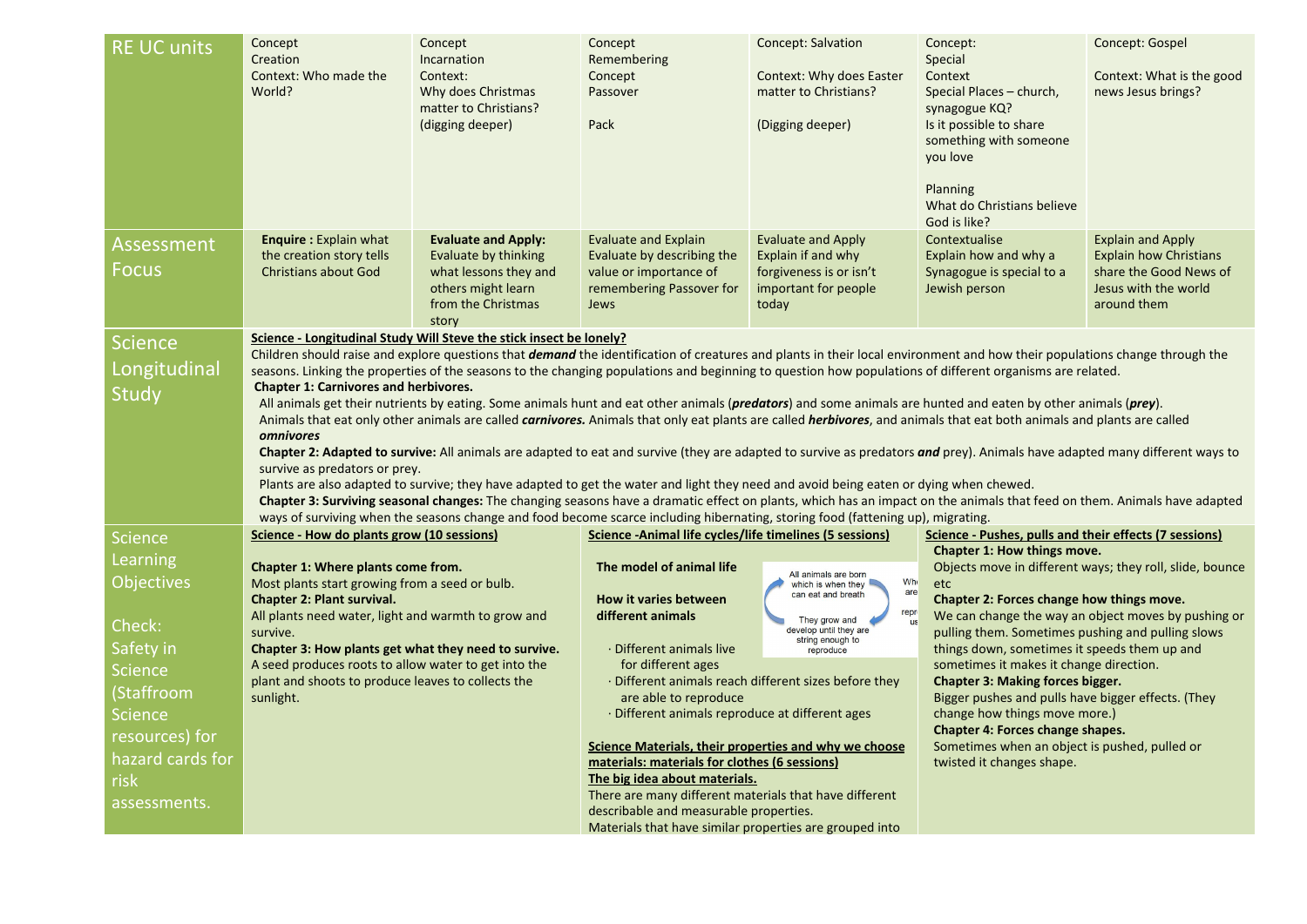| <b>HIAS Key Ideas</b><br>in bold.<br><b>NC Objectives</b><br>in italics.<br><b>Additional</b><br>Guidance on<br>Key Ideas<br>document in<br>teachers <sup></sup> |                                                                                                                                                                                                                                                                                                                                                                                                                                                                                                                                                                                                                                                                                                                                                                                                                                                                                                                                                                                                       | metals, rocks, fabrics, wood, plastic and ceramics<br>(including glass).<br>The properties of a material determine whether they<br>are suitable for a purpose.<br>Exploring materials and their properties.<br>These ideas are explored through testing materials to<br>see if they are appropriate for particular jobs.<br>Topics need to be arranged so that all the main groups<br>of materials are explored and important properties are<br>investigated (strength, flexibility, waterproofness,<br>absorbency, softness, slippiness, stretchiness,<br>brittleness) |                                                                                                                                                                                                                                                                                                                                                                                                                                                                                                                                                                                                                                                                                                                                                                                                                                                                                |
|------------------------------------------------------------------------------------------------------------------------------------------------------------------|-------------------------------------------------------------------------------------------------------------------------------------------------------------------------------------------------------------------------------------------------------------------------------------------------------------------------------------------------------------------------------------------------------------------------------------------------------------------------------------------------------------------------------------------------------------------------------------------------------------------------------------------------------------------------------------------------------------------------------------------------------------------------------------------------------------------------------------------------------------------------------------------------------------------------------------------------------------------------------------------------------|-------------------------------------------------------------------------------------------------------------------------------------------------------------------------------------------------------------------------------------------------------------------------------------------------------------------------------------------------------------------------------------------------------------------------------------------------------------------------------------------------------------------------------------------------------------------------|--------------------------------------------------------------------------------------------------------------------------------------------------------------------------------------------------------------------------------------------------------------------------------------------------------------------------------------------------------------------------------------------------------------------------------------------------------------------------------------------------------------------------------------------------------------------------------------------------------------------------------------------------------------------------------------------------------------------------------------------------------------------------------------------------------------------------------------------------------------------------------|
| History                                                                                                                                                          | Local Study - Our School Building                                                                                                                                                                                                                                                                                                                                                                                                                                                                                                                                                                                                                                                                                                                                                                                                                                                                                                                                                                     | The Titanic: triumph or tragedy? (Hampshire Services<br><b>History Pack)</b>                                                                                                                                                                                                                                                                                                                                                                                                                                                                                            |                                                                                                                                                                                                                                                                                                                                                                                                                                                                                                                                                                                                                                                                                                                                                                                                                                                                                |
| Learning<br><b>Objectives</b>                                                                                                                                    | Walk around the building what do they notice?<br>Consider similarities and differences between ways of<br>life at different times (now, then and another then.)                                                                                                                                                                                                                                                                                                                                                                                                                                                                                                                                                                                                                                                                                                                                                                                                                                       | Describe significant historical events, people and places<br>in this locality<br>Find out about events beyond living memory that are<br>significant nationally or globally.<br>Develop an awareness of the past.<br>Use common words and phrases relating to the passing<br>of time.<br>Explain where these events and people fit into a<br>chronological framework.<br>Identify similarities and differences                                                                                                                                                           |                                                                                                                                                                                                                                                                                                                                                                                                                                                                                                                                                                                                                                                                                                                                                                                                                                                                                |
| Geography                                                                                                                                                        | Non-European contrasting country                                                                                                                                                                                                                                                                                                                                                                                                                                                                                                                                                                                                                                                                                                                                                                                                                                                                                                                                                                      | The Poles                                                                                                                                                                                                                                                                                                                                                                                                                                                                                                                                                               | Brownsea Island                                                                                                                                                                                                                                                                                                                                                                                                                                                                                                                                                                                                                                                                                                                                                                                                                                                                |
| Learning<br><b>Objectives</b>                                                                                                                                    | Place Knowledge<br>Understand geographical similarities and differences<br>through studying the human and physical geography of<br>a small area in a contrasting non-European country. This<br>will contrast with Year 1 local study - Romsey<br>Locate Africa on a map.<br>Study pictures/videos of a locality and ask geographical<br>questions e.g. What is it like to live in this place? How is<br>this place different to where I live?<br>Express own views about a place, people and<br>environment.<br>Draw and label pictures to show how places are<br>different.<br>Study pictures/videos of two differing localities, one in<br>the UK and one in a contrasting on European country,<br>and ask geographical questions e.g. What is it like to live<br>in this place? How is this place different to where I live?<br>How is the weather different? How are lifestyles<br>different?<br>Study pictures of the localities in the past and in the<br>present and ask 'How has it changed?' | Human and Physical Geography<br>Locate hot and cold areas of the world in relation to the<br>Equator and the North and South Poles.<br>Use both maps and globes, identify the coldest places in<br>the world - The North and South pole, related to their<br>study of the Arctic. Make predictions about where the<br>hottest places in the world are?<br>Children to identify the equator and locate the places on<br>the Equator which are the hottest.<br>Use basic geographical vocabulary to refer to key<br>physical features: sea, ocean,                        | Locational Knowledge<br>Name, locate and identify characteristics of the four<br>countries and capital cities of the Uk and its surrounding<br>seas.<br>Use maps and globes to locate the UK.<br>Be able to identify the 4 countries and label the capital<br>cities.<br>Explain the purpose of a capital city and form opinions<br>on how this affects population size.<br>Human and physical geography<br>Use basic geographical vocabulary to refer to: key<br>physical features, including: beach, cliff, coast, sea,<br>ocean and key human features, including; city, village,<br>port and harbour and shop.<br>Use basic geographical vocabulary to refer to: forest, hill<br>and mountain (link to where animals live)<br>Use basic geographical vocab to refer to key physical<br>features including: beach, coast, forest, mountain, sea,<br>river, season: weather. |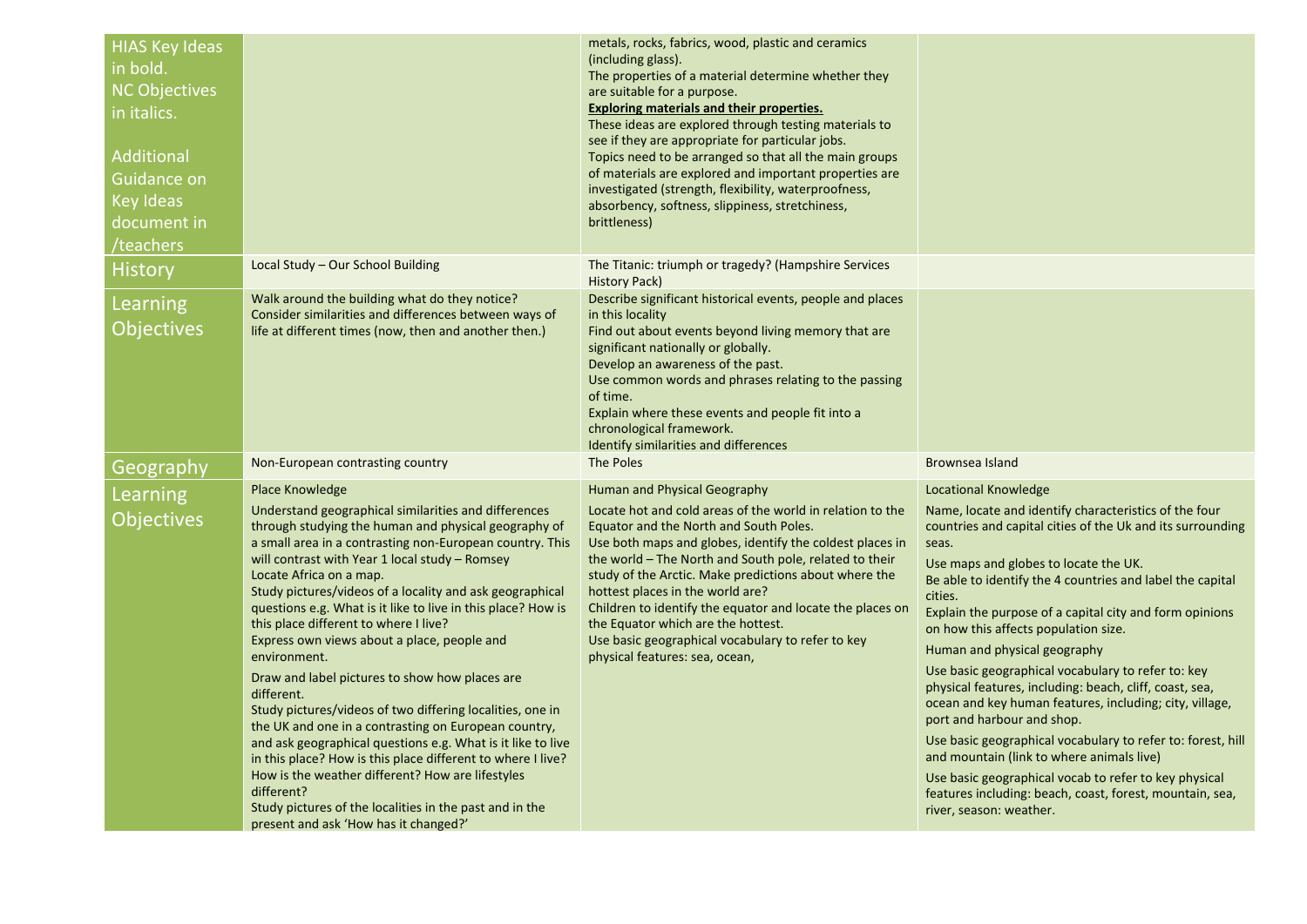|                                      | Draw pictures to show how places are different and<br>write comparatively to show the difference.<br>Express own views about a place, people and<br>environment. Give detailed reasons to support own<br>likes, dislikes and preferences.<br><b>Locational Knowledge</b><br>Name and locate the world's seven continents and five<br>oceans.<br>Use maps and a globe to identify the continents and<br>oceans and understand that both a map and a globe<br>show the same thing.<br>Locate the continents on a paper map.<br>Use simple compass directions (North, South, East and<br>West) to describe the location of features on a map.                                                                                                                         |                                                                                                                                                                                                                                                                                                                                                                                                                                                                                                                                                                                                                                                                             | Use basic geographical vocab to refer to key human<br>features, including: city, town, village, factory, farm,<br>house and shop.<br>Be able to verbalise and write about similarities and<br>differences between the features of the two localities.<br>Use basic geographical vocab to refer to key physical<br>features, including: beach, cliff, coast, forest, hill,<br>mountain, sea, ocean, river, soil, valley, vegetation,<br>season and weather.<br>Use basic geographical vocab to refer to key human<br>features, including: city, town, village, factory, farm,<br>house, office, port, harbour and shop.<br>Geographical Skills and fieldwork<br>Use world maps, atlases and globes to identify the UK<br>and its countries. |
|--------------------------------------|--------------------------------------------------------------------------------------------------------------------------------------------------------------------------------------------------------------------------------------------------------------------------------------------------------------------------------------------------------------------------------------------------------------------------------------------------------------------------------------------------------------------------------------------------------------------------------------------------------------------------------------------------------------------------------------------------------------------------------------------------------------------|-----------------------------------------------------------------------------------------------------------------------------------------------------------------------------------------------------------------------------------------------------------------------------------------------------------------------------------------------------------------------------------------------------------------------------------------------------------------------------------------------------------------------------------------------------------------------------------------------------------------------------------------------------------------------------|--------------------------------------------------------------------------------------------------------------------------------------------------------------------------------------------------------------------------------------------------------------------------------------------------------------------------------------------------------------------------------------------------------------------------------------------------------------------------------------------------------------------------------------------------------------------------------------------------------------------------------------------------------------------------------------------------------------------------------------------|
| Art and<br><b>Design</b>             | <b>African inspired printing</b>                                                                                                                                                                                                                                                                                                                                                                                                                                                                                                                                                                                                                                                                                                                                   | Recycling sculpture - Eddie Martinez (exemplar moodle<br>planning)                                                                                                                                                                                                                                                                                                                                                                                                                                                                                                                                                                                                          | <b>Beatrix Potter drawing/water colour painting</b>                                                                                                                                                                                                                                                                                                                                                                                                                                                                                                                                                                                                                                                                                        |
| Learning<br><b>Objectives</b>        | Examine African patterns/textiles with repeating<br>patterns. Create printing blocks.<br>Monoprinting - animals (see link)<br>Printing - print with a grown range of objects,<br>identify different forms Pattern-experiment by<br>arranging, folding repeating, overlapping, regular<br>and irregular patterning, discuss regular and<br>irregular<br>Colour - begin to describe colours by objects<br><b>Texture</b> $-$ textiles                                                                                                                                                                                                                                                                                                                                | <b>Form</b> – awareness of natural and manmade forms,<br>expression of personal experiences and ideas, to<br>shape and form from direct observation, decorative<br>techniques, work and that of other sculptors<br>Texture - Overlapping and overlaying to create effects<br>Colour - begin to describe colours by object, using<br>colour on a large scale.                                                                                                                                                                                                                                                                                                                | I can observe the anatomy of animals.<br>I can discuss the use of shadows, light and dark.<br>Draw animals using a range to pencils to create<br>different tones.<br>Observational drawing, create backgrounds for<br>Beatrix Potter characters. / Brownsea Island<br>Drawing: experiment with tools and surfaces,<br>discuss use of shadows, light and dark, sketch to<br>make quick records<br>Colour - make as many tones of one colour as<br>possible (using white), Darken colours without using<br>black, Using colour on a large scale                                                                                                                                                                                              |
| Design and<br><b>Technology</b>      | <b>DT</b> - Design and make a piece of African clothing<br>(head dress) Focus on design criteria and suitability of<br>product.                                                                                                                                                                                                                                                                                                                                                                                                                                                                                                                                                                                                                                    | Pop up books Explore and use sliders / levers in<br><u>DT -</u><br>books.                                                                                                                                                                                                                                                                                                                                                                                                                                                                                                                                                                                                   | DT - Beatrix Potter link. Design and make a dish from<br>the vegetables in Mr Mcgregor's garden. (Potato<br>salad??)                                                                                                                                                                                                                                                                                                                                                                                                                                                                                                                                                                                                                       |
| <b>Learning</b><br><b>Objectives</b> | Generate ideas from their own and others' experiences.<br>-Explore and evaluate a range of existing products.<br>Design purposeful, functional, appealing products for<br>themselves and other users based on design criteria.<br>- Communicate ideas using a variety of methods,<br>including drawing and models.<br>- Plan by suggesting what to do next as ideas develop.<br>- Know that the product needs to be made from the<br>materials that are suitable for the job. Know that<br>textiles have different properties (feel, texture,<br>insulation, waterproof.)<br>- Select the appropriate textile so that it does the job<br>well.<br>Make: a textile that is finished well and does the job it<br>was made for. - Decorate my product, or add detail. | Pop up books Explore and use sliders / levers in<br><u>DT -</u><br>books.<br><b>Generate</b> ideas from their own and others' experiences.<br>-Explore and evaluate a range of existing products.<br><b>Design</b> purposeful, functional, appealing products for<br>themselves and other users based on design criteria.<br>Use models, pictures and words to describe<br>my designs. - Plan by suggesting what to do<br>next as ideas develop.<br><b>Make</b> a product that uses movement. (Pop up books)<br>Develop ideas by shaping materials and<br>putting together components.<br>-Select<br>appropriate tools, techniques and materials,<br>explaining my choices. | Generate ideas from their own and others' experiences.<br>Explore and evaluate a range of existing<br>products. - Understand where food comes<br>from.<br><b>Design</b> purposeful, functional, appealing products for<br>themselves and other users based on design criteria.<br>Plan by suggesting what to do next as ideas<br>develop.<br>Use the basic principles of a healthy and<br>varied diet to design dishes.<br>Make a dish from the vegetables in Mr Mcgregor's<br>garden.<br>Weigh and measure accurately.<br>Use knives safely to cut food.                                                                                                                                                                                  |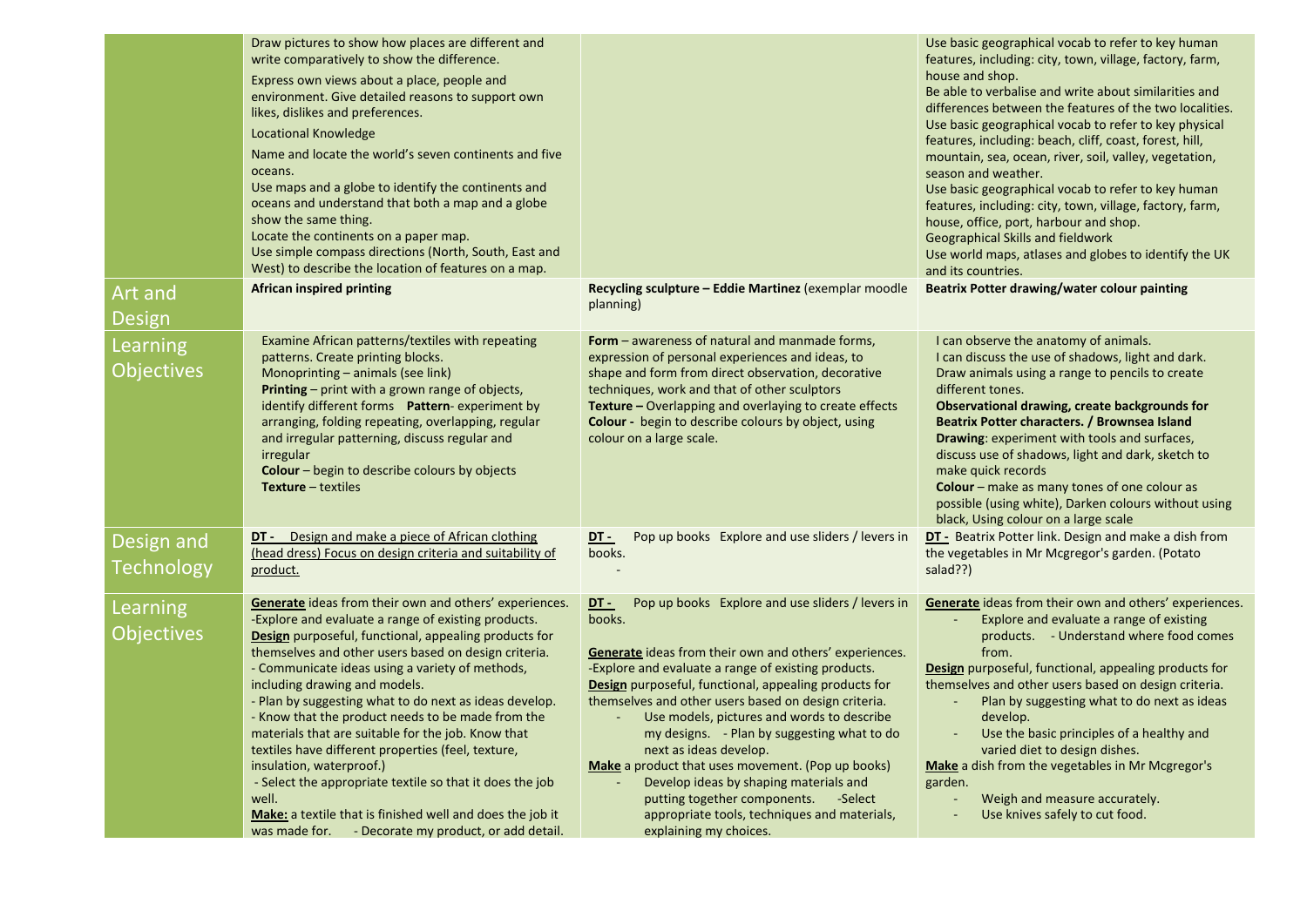|                               | - Join textiles using glue, staples, tying or a simple stitch.<br><b>Evaluate</b> their ideas and products against design<br>criteria. Identify what they could have done differently<br>and how they could improve their work in the future.<br><b>Technical Knowledge:</b><br>Explore how products can be made stronger<br>so they are fit for purpose. |                                                                                                                                                                                                                                                                                                                                          | Use accurate measurements in cm.<br>-Use<br>scissors precisely when cutting out.<br>Know that the product needs to be made from<br>the materials that are suitable for the job.<br>Use a number of materials with strong joints.<br>$\sim$<br><b>Evaluate</b> their ideas and products against design<br>criteria.<br>Identify what they could have done differently<br>and how they could improve their work in the<br>future.<br><b>Technical Knowledge:</b><br>Explore and use mechanisms [for example,<br>levers, sliders, wheels and axles], in their<br>products.<br>- Make structures stronger by folding, joining<br>or by shape (columns, triangles.) |                                                                                                                                                                                                                                                                                                                                   | <b>Evaluate</b> their ideas and products against design<br>criteria.<br>Identify what they could have done differently<br>and how they could improve their work in the<br>future.<br><b>Technical Knowledge:</b> Use the basic principles of a<br>healthy and varied diet to prepare dishes.<br>Understand where food comes from.                                                                                                                                                                                                                                                                                                                                                                                     |                                       |
|-------------------------------|-----------------------------------------------------------------------------------------------------------------------------------------------------------------------------------------------------------------------------------------------------------------------------------------------------------------------------------------------------------|------------------------------------------------------------------------------------------------------------------------------------------------------------------------------------------------------------------------------------------------------------------------------------------------------------------------------------------|----------------------------------------------------------------------------------------------------------------------------------------------------------------------------------------------------------------------------------------------------------------------------------------------------------------------------------------------------------------------------------------------------------------------------------------------------------------------------------------------------------------------------------------------------------------------------------------------------------------------------------------------------------------|-----------------------------------------------------------------------------------------------------------------------------------------------------------------------------------------------------------------------------------------------------------------------------------------------------------------------------------|-----------------------------------------------------------------------------------------------------------------------------------------------------------------------------------------------------------------------------------------------------------------------------------------------------------------------------------------------------------------------------------------------------------------------------------------------------------------------------------------------------------------------------------------------------------------------------------------------------------------------------------------------------------------------------------------------------------------------|---------------------------------------|
| Computing                     | Information Technology -<br><b>Google Slides presentation</b><br>of recount of Hillier's.                                                                                                                                                                                                                                                                 | Link to show (text) make a<br>poem/stanza link to<br>picture.                                                                                                                                                                                                                                                                            | Computer Science -<br>Scratch Jr Unit                                                                                                                                                                                                                                                                                                                                                                                                                                                                                                                                                                                                                          | Information Technology -<br><b>Stop Motion Animation -</b><br><b>Titanic</b>                                                                                                                                                                                                                                                      | Digital Literacy - CEOP<br>Unit<br>link to Relationships -<br>Jigsaw<br>Piece 4                                                                                                                                                                                                                                                                                                                                                                                                                                                                                                                                                                                                                                       |                                       |
| Learning<br><b>Objectives</b> | Use technology<br>purposefully to organise<br>digital content                                                                                                                                                                                                                                                                                             | Use technology<br>purposefully to<br>manipulate digital content                                                                                                                                                                                                                                                                          | Understand that<br>algorithms are<br>implemented as programs<br>on digital devices<br>Understand that programs<br>execute by following<br>precise and unambiguous<br><i>instructions</i><br>Debug simple programs<br>Use logical reasoning to<br>predict the behaviour of<br>simple programs                                                                                                                                                                                                                                                                                                                                                                   | Use technology<br>purposefully to organise<br>digital content<br>Use technology<br>purposefully to<br>manipulate digital content                                                                                                                                                                                                  | Use technology<br>respectfully Identify<br>where to go for help and<br>support when they have<br>concerns about content or<br>contact on the internet or<br>other online technologies                                                                                                                                                                                                                                                                                                                                                                                                                                                                                                                                 |                                       |
| <b>PE</b>                     | Gymnastics<br>Cooperative games<br>Swimming                                                                                                                                                                                                                                                                                                               | Dance (Christmas)<br><b>Athletics</b>                                                                                                                                                                                                                                                                                                    | Gymnastics<br>Invasion games                                                                                                                                                                                                                                                                                                                                                                                                                                                                                                                                                                                                                                   | Country dance<br>Strike/field games                                                                                                                                                                                                                                                                                               | Net/wall games                                                                                                                                                                                                                                                                                                                                                                                                                                                                                                                                                                                                                                                                                                        | <b>Athletics</b><br>Sports day skills |
| Learning<br><b>Objectives</b> | Perform actions and<br>movement with control,<br>coordination and variety with<br>a clear start and finish.<br>Choose and link actions;<br>remember and repeat<br>accurately and consistently;<br>find and use space safely,<br>with an awareness of others;<br>use the four basic shapes in<br>sports specific gymnastic<br>moves.                       | Perform body actions with<br>control and coordination;<br>choose movements with<br>different dynamic qualities to<br>make a dance phrase that<br>expresses an idea, mood or<br>feeling.<br>Link actions, remember and<br>repeat dance phrases;<br>perform short dances,<br>showing an understanding of<br>expressive qualities; describe | Perform actions and<br>movement with control,<br>coordination and variety with<br>a clear start and finish.<br>Choose and link actions;<br>remember and repeat<br>accurately and consistently;<br>find and use space safely,<br>with an awareness of others;<br>use the four basic shapes in<br>sports specific gymnastic<br>moves.                                                                                                                                                                                                                                                                                                                            | Perform basic body actions;<br>use different parts of the<br>body singly and in<br>combination; show some<br>sense of dynamic, expressive<br>and rhythmic qualities in their<br>own dance.<br>Choose appropriate<br>movements for different<br>dance ideas; remember and<br>repeat short dance phrases<br>and simple dances; move | Perform fast, medium and slow speeds individually and<br>collaboratively as part of a team in athletic activities; link<br>running and jumping activities with some fluency, control and<br>consistency in athletic activities and collaboratively in team<br>activities.<br>Repeat and refine linked jumps; take part in a relay activity,<br>showing an understand of decision making on when to run and<br>what to do; send a variety of objects, understanding how to<br>change their action for accuracy and distance.<br>Communicate an understanding of how to run, send and jump<br>in different athletic activities and explain how to use different<br>means of measure to improve on previous performance. |                                       |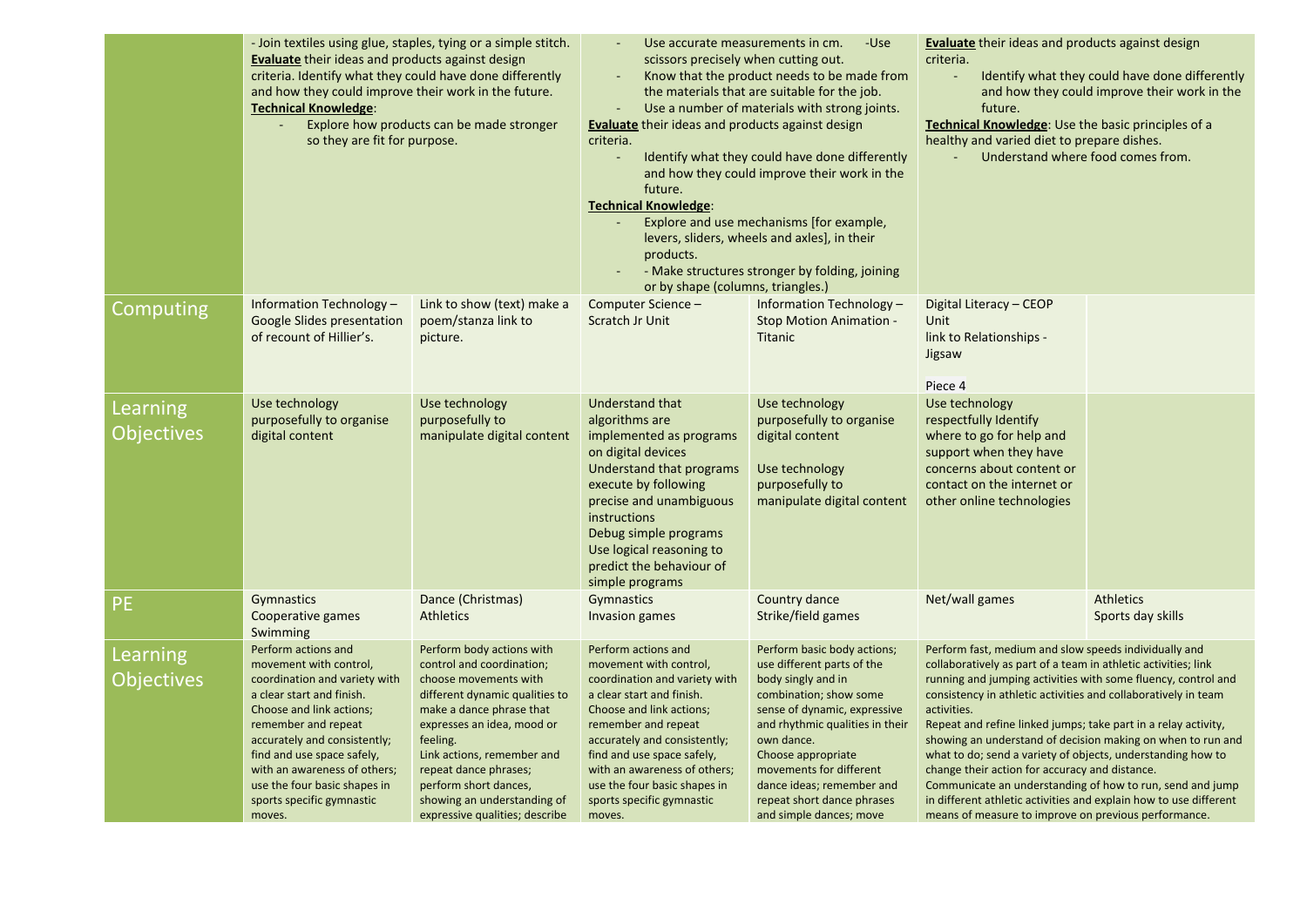|              | Use different parts of their<br>body and stretch, tense<br>muscles to ensure balance,<br>coordination and travel.<br>Describe how balance and<br>coordination is involved in<br>linking their movement<br>phrases and the importance<br>of a start and finish<br>Show awareness of<br>opponents and teammates<br>when playing games; perform<br>basic skills of rolling, sending,<br>receiving striking with more<br>confidence.<br>Apply these skills in a variety<br>of simple games; make<br>choices about appropriate<br>targets, space and<br>equipment; use a variety of<br>simple tactics.<br>Describe how their body<br>works and feels during<br>games.<br>Work well collaboratively to<br>improve their skills.                                                                                    | the mood, feelings and<br>expressive qualities of dance.<br>Suggest ways they could<br>improve their work<br>Perform fast, medium and<br>slow speeds individually and<br>collaboratively as part of a<br>team in athletic activities; link<br>running and jumping activities<br>with some fluency, control<br>and consistency in athletic<br>activities and collaboratively<br>in team activities.<br>Repeat and refine linked<br>jumps; take part in a relay<br>activity, showing an<br>understand of decision<br>making on when to run and<br>what to do; send a variety of<br>objects, understanding how<br>to change their action for<br>accuracy and distance.<br>Communicate an<br>understanding of how to run,<br>send and jump in different<br>athletic activities and explain<br>how to use different means of<br>measure to improve on<br>previous performance | Use different parts of their<br>body and stretch, tense<br>muscles to ensure balance,<br>coordination and travel.<br>Describe how balance and<br>coordination is involved in<br>linking their movement<br>phrases and the importance<br>of a start and finish<br>Use basic underarm, rolling,<br>hitting skills; sometimes use<br>overarm skills; intercept,<br>retrieve, stop, receive, track<br>different equipment, (bean<br>bag, balls) with some<br>consistency; moving in line<br>with the ball to collect it.<br>Send, receive strike a ball in a<br>variety of ways depending on<br>the needs of the game;<br>choose different ways of<br>sending, receiving, striking;<br>decide where to stand to<br>make it difficult for their<br>opponent.<br>Describe how their body feels<br>during games.<br>Describe what they and<br>others are doing through peer<br>and self-assessment. | with control; vary the way<br>they use space.<br>Describe basic body actions<br>and simple expressive and<br>dynamic qualities of<br>movement.<br>Use basic underarm, rolling,<br>hitting skills; sometimes use<br>overarm skills; intercept,<br>retrieve, stop, receive, track<br>different equipment, (bean<br>bag, balls) with some<br>consistency; moving in line<br>with the ball to collect it.<br>Send, receive strike a ball in a<br>variety of ways depending on<br>the needs of the game;<br>choose different ways of<br>sending, receiving, striking;<br>decide where to stand to<br>make it difficult for their<br>opponent.<br>Describe what they and<br>others are doing through peer<br>and self-assessment. | Use a few skills with control and reasonable accuracy; hit a<br>stationary ball and retrieve and send it when fielding<br>Use a small range of skills and tactics in games; come up with<br>sensible solutions, given time to think about their actions<br>Carry out activities to improve their work and understand why<br>they are useful<br>Play games using modified courts and a small range of sending<br>skills; play games with limited continuity, stopping the ball and<br>receiving it occasionally; strike the ball with reasonable<br>consistency when practicing<br>Use bigger target areas to aim for; use a small range of tactics;<br>use simple rules fairly<br>With help, identify activities to help them improve                                                                                                                                                                                                                                                                           |
|--------------|--------------------------------------------------------------------------------------------------------------------------------------------------------------------------------------------------------------------------------------------------------------------------------------------------------------------------------------------------------------------------------------------------------------------------------------------------------------------------------------------------------------------------------------------------------------------------------------------------------------------------------------------------------------------------------------------------------------------------------------------------------------------------------------------------------------|--------------------------------------------------------------------------------------------------------------------------------------------------------------------------------------------------------------------------------------------------------------------------------------------------------------------------------------------------------------------------------------------------------------------------------------------------------------------------------------------------------------------------------------------------------------------------------------------------------------------------------------------------------------------------------------------------------------------------------------------------------------------------------------------------------------------------------------------------------------------------|----------------------------------------------------------------------------------------------------------------------------------------------------------------------------------------------------------------------------------------------------------------------------------------------------------------------------------------------------------------------------------------------------------------------------------------------------------------------------------------------------------------------------------------------------------------------------------------------------------------------------------------------------------------------------------------------------------------------------------------------------------------------------------------------------------------------------------------------------------------------------------------------|-----------------------------------------------------------------------------------------------------------------------------------------------------------------------------------------------------------------------------------------------------------------------------------------------------------------------------------------------------------------------------------------------------------------------------------------------------------------------------------------------------------------------------------------------------------------------------------------------------------------------------------------------------------------------------------------------------------------------------|-----------------------------------------------------------------------------------------------------------------------------------------------------------------------------------------------------------------------------------------------------------------------------------------------------------------------------------------------------------------------------------------------------------------------------------------------------------------------------------------------------------------------------------------------------------------------------------------------------------------------------------------------------------------------------------------------------------------------------------------------------------------------------------------------------------------------------------------------------------------------------------------------------------------------------------------------------------------------------------------------------------------|
| <b>Music</b> | <b>Rhythm Games</b><br>Listening and responding to music games<br>Harvest Performance opportunity Harvest Festival in<br>Romsey Abbey<br>African Songs – Call and Response –<br>Kye Kye Kule<br>Welcome Visitors Song - Uganda - opportunity for<br>different to take the solo lead and dance and drum<br>Listening to African children singing the 2 songs<br>Performance opportunity Celebration Worship<br>African Drumming - call and response rhythmic<br>patterns <b>– visit</b> by African drum workshop –<br><b>Performance opportunity</b><br>Simple rhythmic patterns using crotchets and quavers<br>Christmas Production - Performance opportunity<br>Children learn how to use their voices in different ways<br>to create different types of music and emotions eg.<br>Lullaby, celebratory etc |                                                                                                                                                                                                                                                                                                                                                                                                                                                                                                                                                                                                                                                                                                                                                                                                                                                                          | <b>Rhythm Games</b><br>Listening and responding to music games<br>Toby's Ark, a sea voyage around the world, linked to the<br>titanic. Sing contrasting songs that tell the story of the<br>journey of Toby's Ark.<br>Play a 3 part percussion piece as a whole class<br>Compose a piece of storm music using body percussion,<br>exploring how they can make sounds which are softer<br>and louder, understanding the musical term crescendo<br>and diminuendo.<br>Performance Opportunity to parents and school.<br>Listening to Return of the Fishing Boat - Shuhua lou,<br>link to India - Tigers<br>Pan Flute Armonia Song - link to South America -<br>Kinkajou<br>Benjamin Britten's Storm Interlude from Peter Grimes -<br>link to the storm music in Toby's Ark - children draw<br>storm pictures while listening to the music                                                      |                                                                                                                                                                                                                                                                                                                                                                                                                                                                                                                                                                                                                                                                                                                             | <b>Rhythm Games</b><br>Listening and responding to music games<br>Key Stage 1 Choir experience Performance opportunity<br>in Romsey Abbey. The children will learn 4 contrasting<br>songs which will include various choral techniques and<br>they will have an opportunity to perform the pieces in a<br>charity concert with 5 other choirs.<br>Listening to Felix Mendelssohn's The Hebrides (Fingal's<br>Cave) Overture - Katy Morag.<br>Listening to the traditional Scottish folksong - Skye Boat<br>Song - listen to it played on bagpipes - children learn<br>that bagpipes are synonymous with Scotland. Children<br>understand that folk songs were passed down through<br>history and quite often told a story - Skye boat song is<br>250 to 300 years old.<br><b>Exploring musical instruments</b> in preparation for the<br>opportunity to learn an instrument in year 3; flute,<br>clarinet, violin, cello, trombone, trumpet, guitar and<br>piano. Talk about one instrument per week - children |